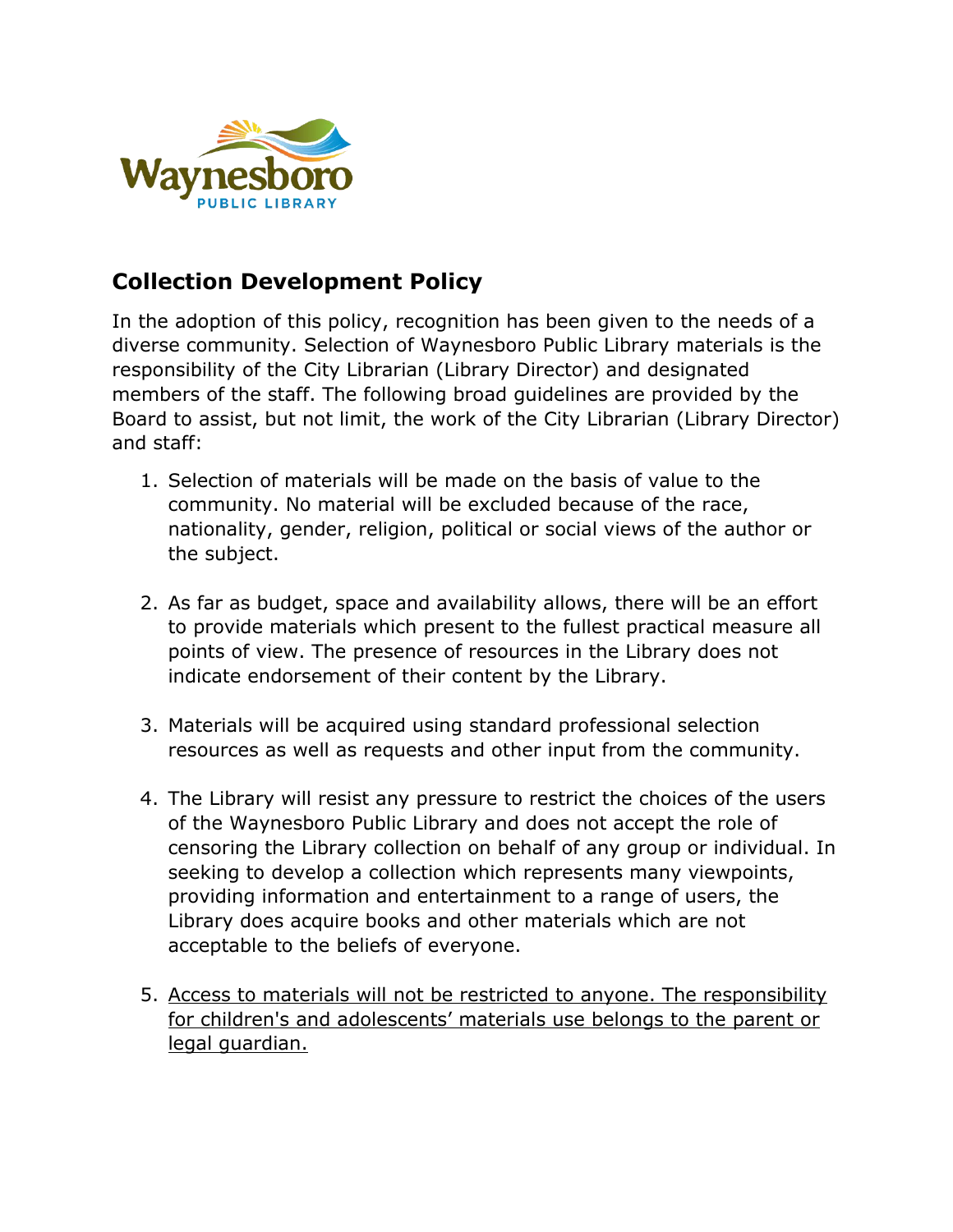The Waynesboro Public Library Policy on the Selection of Library Materials is supported by the following documents which are hereby considered part of the policy:

- 1. The Library Bill of Rights
- 2. The Freedom to Read Statement of the American Library Association and the Association of American Publishers

# **MATERIALS**

## **1. Fiction**

WPL will maintain a collection of works of fiction of a wide interest for the general public ranging from popular materials to classics from all periods of literature. Because it is the duty of WPL to ensure the rights of mature readers, no book will be eliminated from consideration because of language, violence, or sexual content so long as the use of these elements is an integral part of the work.

# **2. Religion**

WPL will maintain a collection of materials that present the fundamental concepts and beliefs of various religions to offer a well-rounded collection on major religions and their sacred writings. WPL will not add proselytizing materials to the collection, but it encourages popular presentations of new ideas and movements in religion.

## **3. Health and Medicine**

WPL will maintain a collection of standard and popular materials in the areas of health, nutrition, hygiene, diseases, and medicine that are aimed at the general public. These works include scientific and authoritative materials on human sexuality for the general user of every age and reading level.

## **4. Law**

WPL collections may include materials for the general user dealing with the philosophy of law as well as specific areas of law such as taxation, family law, and real estate. Laws of the City of Waynesboro as well as of the Commonwealth of Virginia are made available. The laws and regulations of the United States or other states are also available through the Internet.

## **5. Government and Economics**

WPL will work as appropriate to maintain a balanced collection on American government and economics as well as international government and economics.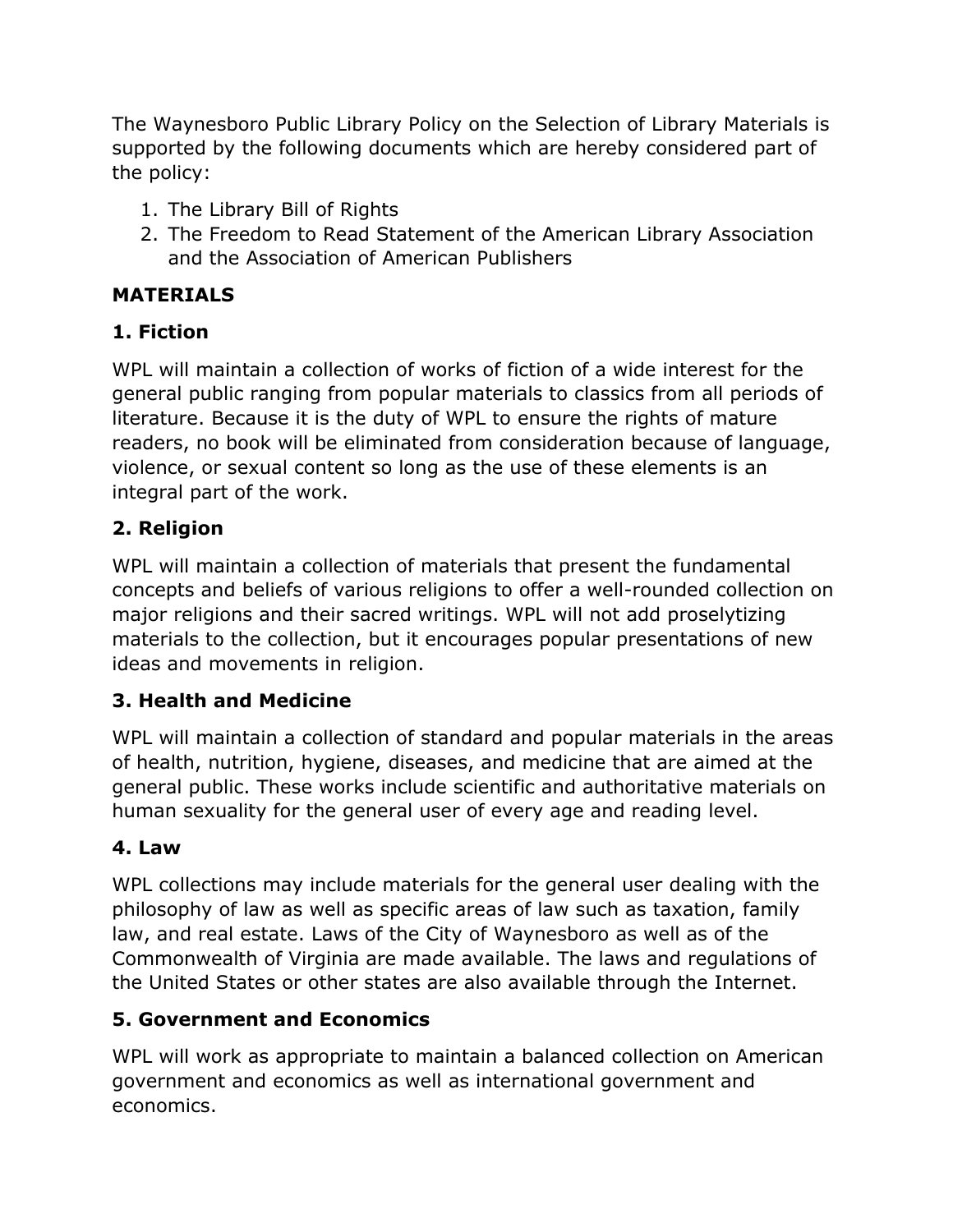### **6. Textbooks**

Textbooks are not added to the collection.

## **7. Genealogy**

WPL collections in genealogy is limited primarily to how-to materials. The local history collection includes materials on Waynesboro, and some surrounding areas. Appropriate works by local authors and family histories are included in the collection. Other genealogical information is available through the Internet.

# **8. Self Published Materials.**

The Waynesboro Public Library welcomes the growing opportunities that selfpublishing methods offer local writers and others to make materials accessible through non-traditional means. The library receives many requests from self-published authors for inclusion of their work in our collection. Often these works are not reviewed in standard published sources and may not meet our criteria for selection. Local authors and selfpublished books of local interest will be given special consideration for acquisitions. Any book donated by self-published authors become the property of the library and will be considered for inclusion on its own merit.

# **JUVENILE MATERALS & YOUNG ADULT MATERIALS**

WPL will maintain a collection of materials suitable in interest and comprehension to children from birth through the eighth grade. WPL will maintain a collection of materials of interest to middle school and high school students. The materials are not of a curricular nature although they may supplement the curriculum of the local schools.

Materials for children and teenagers are intended to broaden their vision, support recreational reading, encourage and facilitate reading skills, supplement their educational needs, stimulate and widen their interests, lead to recognition and appreciation of literature, and reflect the diversity of the community. The reading and viewing activity of children is the responsibility of parents, who guide and oversee their own children's development.

Multiple copies of titles are purchased to meet demands where possible. However, WPL does not purchase multiple copies to meet the demands of school reading lists.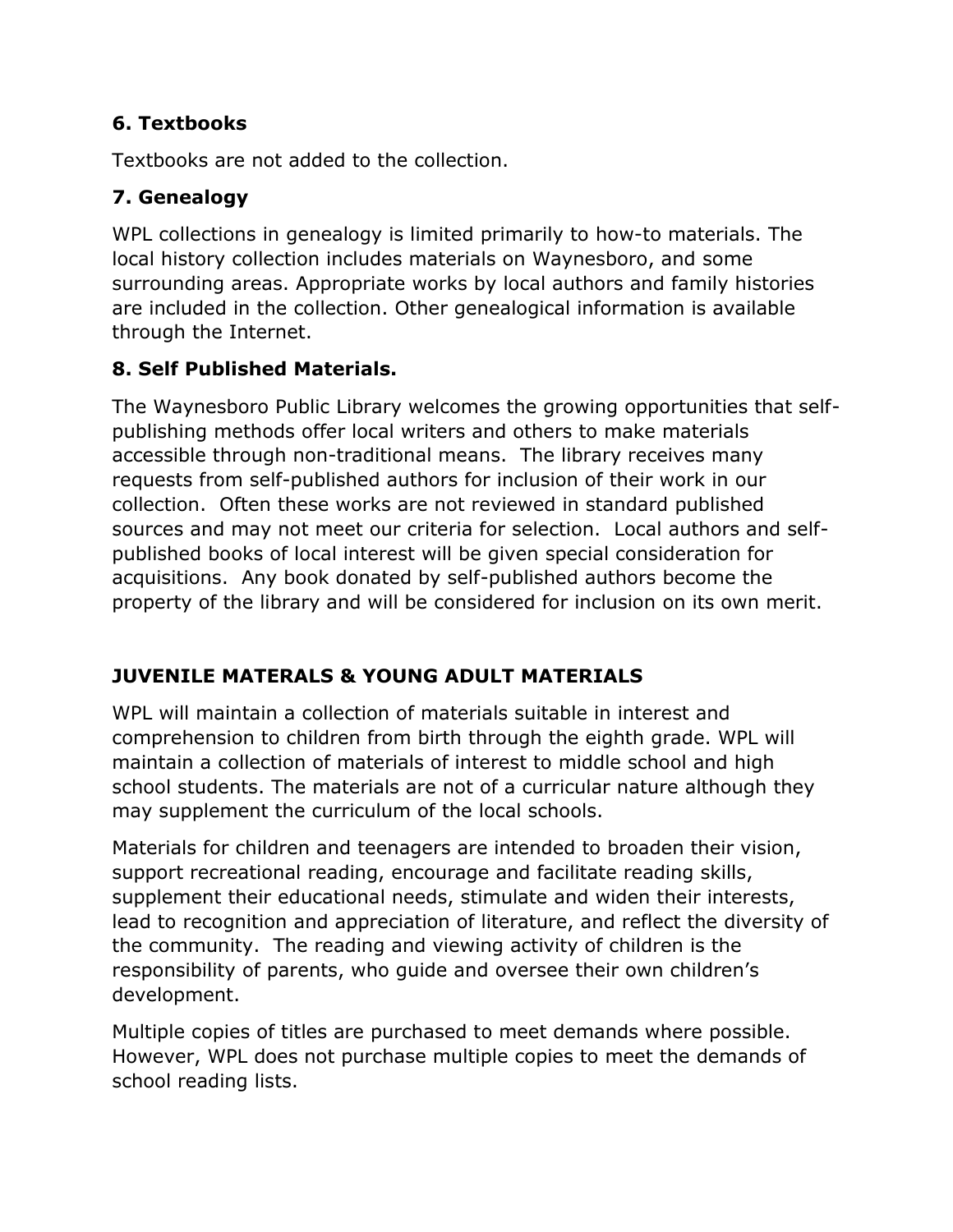#### **MEDIA**

Library staff will select current formats using the same selection criteria as those for selecting print materials

#### **CRITERIA FOR SELECTION**

- Public demand, interest or need
- Contemporary significance, popular interest or permanent value
- Attention of critics and reviewers
- Prominence, authority or competence of author or publisher
- Timeliness of material
- Relation to existing collection

#### **SUGGESTIONS FOR PURCHASE**

Suggestions by patrons are always encouraged and may be made to any staff member who will complete the online Patron Request form. Consideration will be given to all patron requests, but purchase is not guaranteed

#### **DONATIONS**

Gifts and donations must meet the same criteria for selection as those materials which the library purchases. Donated materials become the property of the library and no conditions shall be attached to their use. Donated materials may be given to the Friends of the Library book sale. Gifts to honor or memorialize are accepted and selected with input from the donor and the Library Director.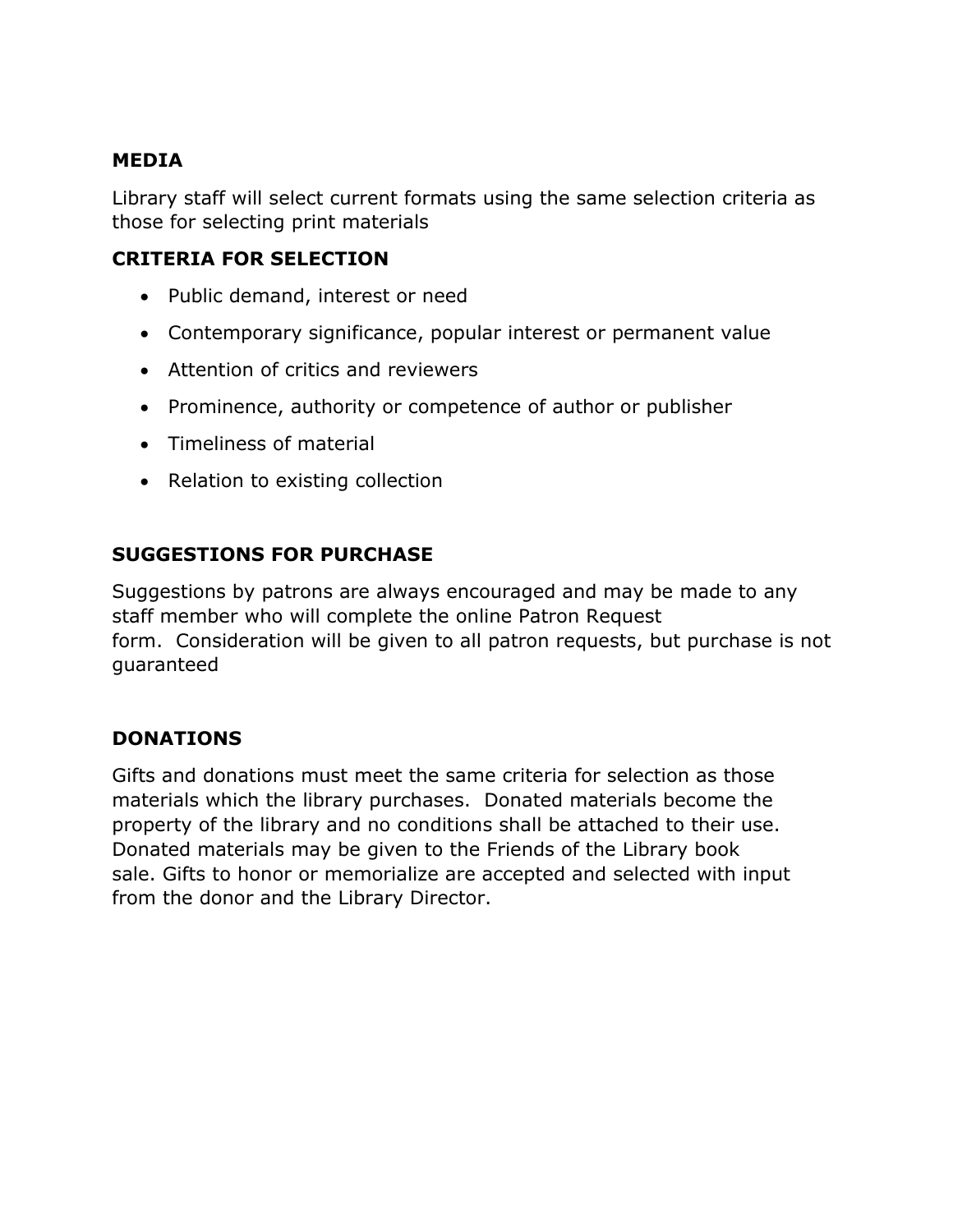#### **DESELECTION, REPLACEMENT, AND WEEDING**

Weeding the collection is an essential part of the collection development process. Weeding must be continuous so that the highest standards will be met. The following guidelines for weeding will apply:

- 1. Dated materials that are no longer relevant will be discarded. Standard guidelines for weeding various subject areas of the collection will be used (for example, medical and financial materials will be deemed outof-date well before most historical works).
- 2. Badly worn materials or damaged items will be discarded, mended, or replaced.
- 3. Items with poor circulation statistics will be reviewed regularly.
- 4. As stated in the Code of Virginia, Title 15.2-953, "public library materials that are discarded from the collection may be given to nonprofit organizations that support library functions, including, but not limited to, friends of the library, library advisory boards, library foundations, library trusts and library boards of trustees". (Standard practice in WPL is that withdrawn materials are offered to branch Friends first.)The Library may offer select discarded materials that are not irreparably damaged, dirty, out-of-date, etc. to the Friends of the Library to be included in their book sales. Withdrawn materials may occasionally be offered to community organizations to be distributed for reuse, upon request at the Library Director's discretion. Obsolete and damaged materials are sent for recycling.

### **REVIEW LITERATURE**

WPL staff relies on specific review media as well as professional discretion and community interest in the selection of materials. The following is a partial list of sources:

- 1. Library Journal
- 2. School Library Journal
- 3. Booklist
- 4. Publishers' Weekly
- 5. VOYA (Voice of Youth Advocates)
- 6. Washington Post Book Review
- 7. New York Times Book Review